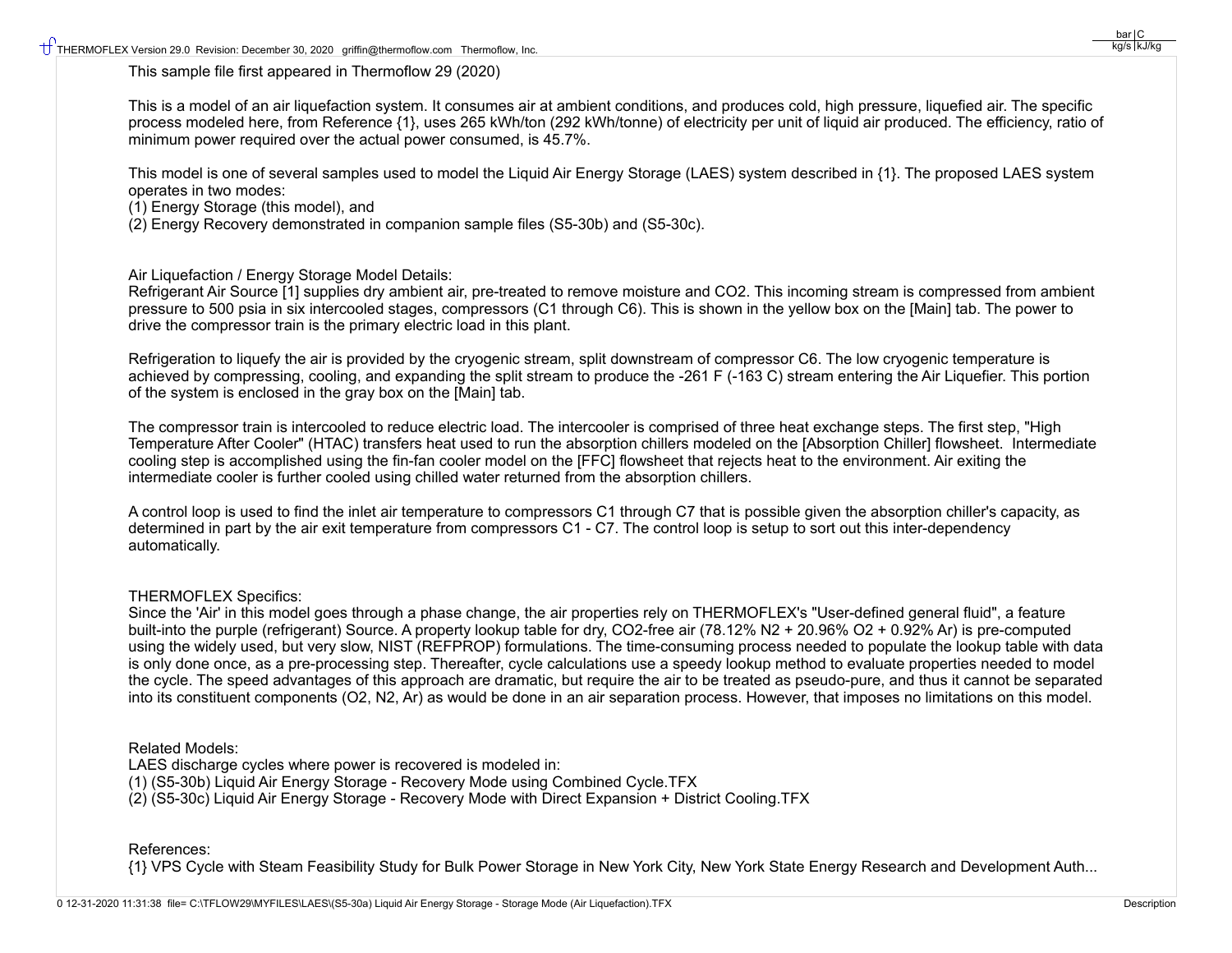## **Liquid Air Energy Storage System - Charging Process**

| Net power                                                            | -22666 kW       |
|----------------------------------------------------------------------|-----------------|
| Air liquefaction specific power                                      | 292.2 kWh/tonne |
| Minimum specific power (exit air exergy - inlet air exergy)          | 133.5 kWh/tonne |
| Exergy efficiency (minimum specific power / computed specific power) | 45.68%          |



 $bar | C$ kg/s kJ/kg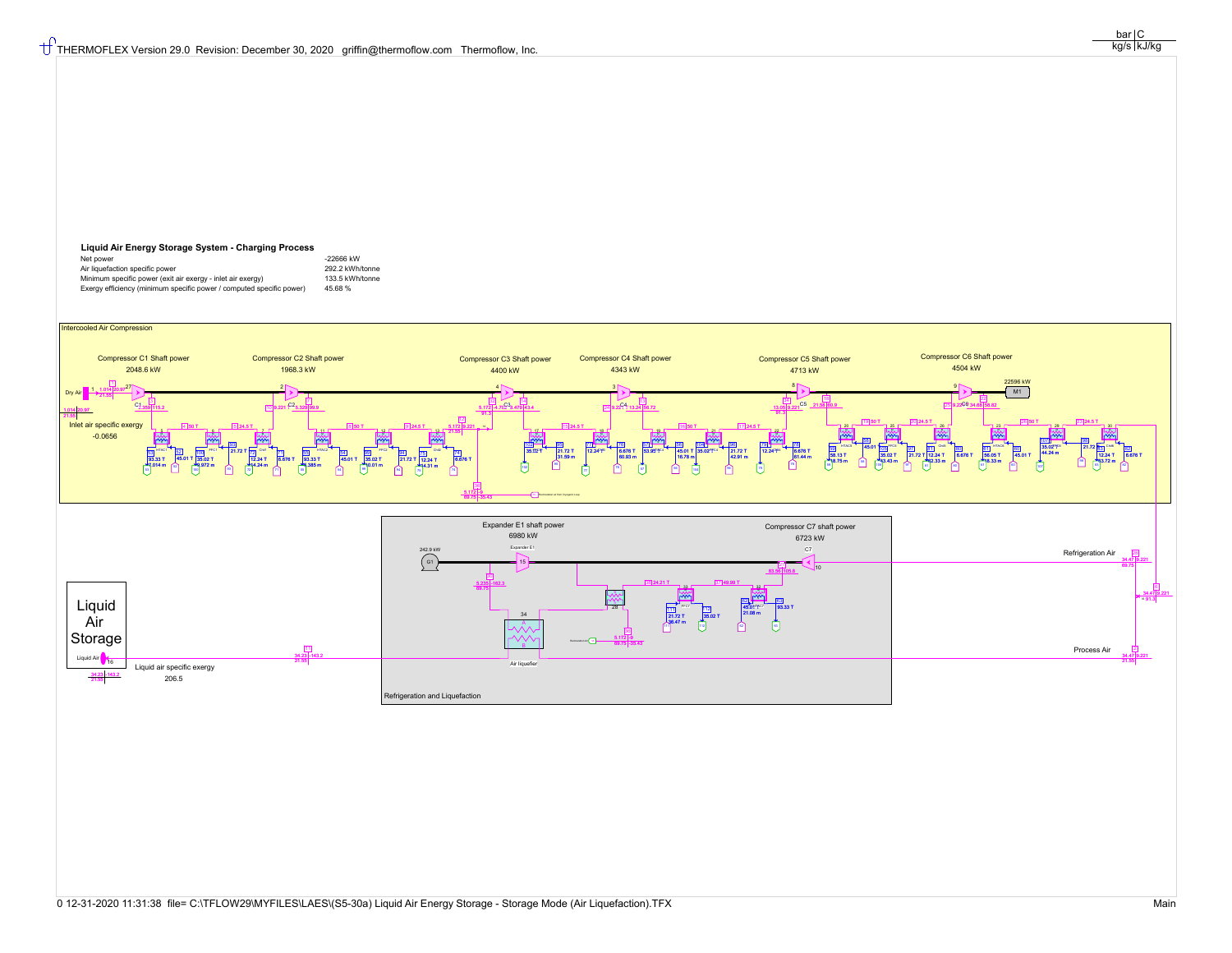